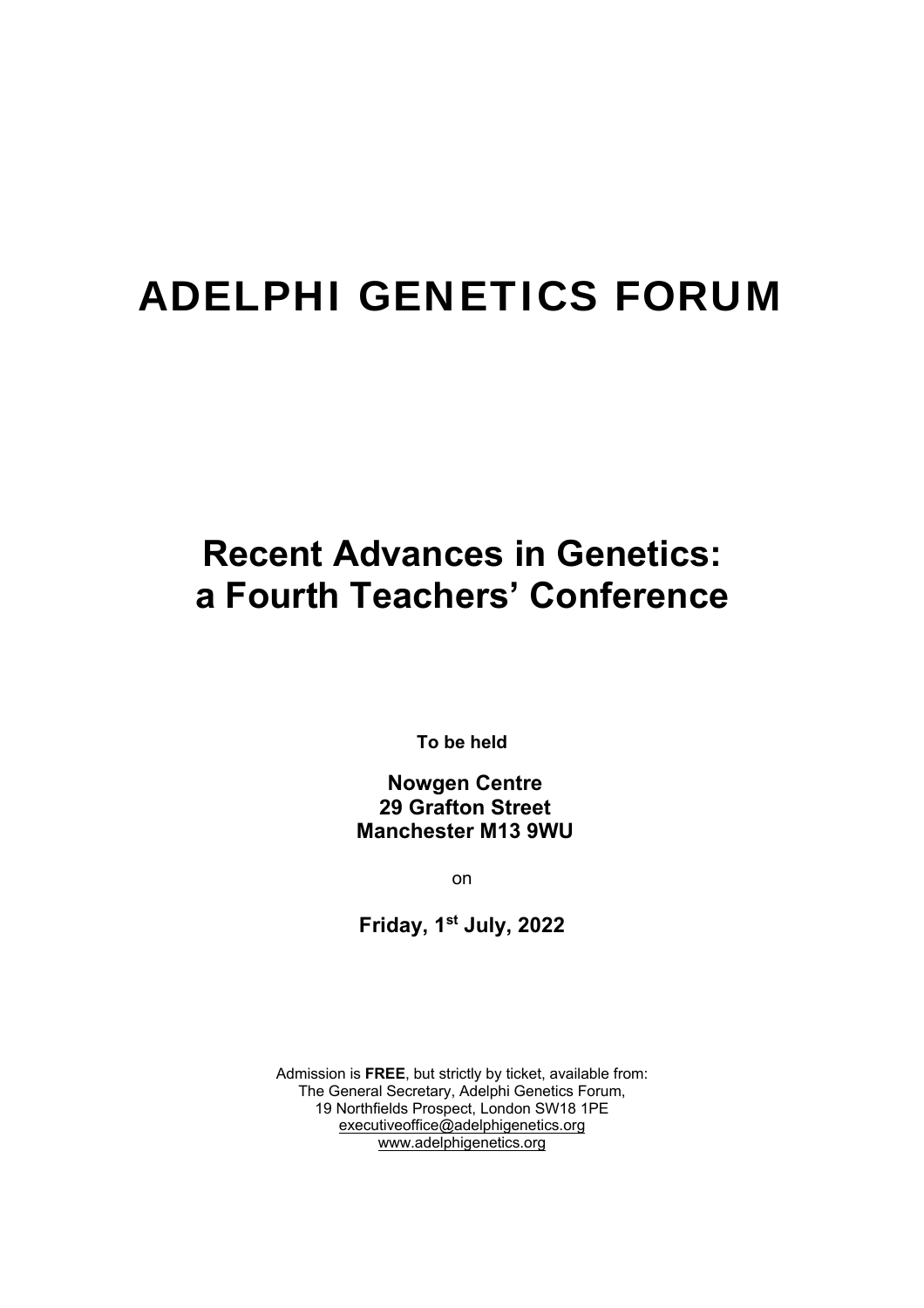### **Speakers and Organisers**

| Dr George Burghel               | <b>Manchester Centre for Genomic</b><br>Medicine                                                                 |
|---------------------------------|------------------------------------------------------------------------------------------------------------------|
| Mr Robert Johnston              | Adelphi Genetics Forum                                                                                           |
| Professor Turi King             | University of Leicester and<br><b>Adelphi Genetics Forum</b>                                                     |
| Dr Rhona MacLeod                | <b>Manchester Centre for Genomic</b><br>Medicine                                                                 |
| <b>Professor Gregory Radick</b> | University of Leeds and<br><b>Adelphi Genetics Forum</b>                                                         |
| <b>Professor Andrew Read</b>    | <b>Manchester Centre for Genomic</b><br>Medicine and Adelphi Genetics<br>Forum                                   |
| Dr Panos Sergouniotis           | University of Manchester<br>Centre for Genomic Medicine, St<br>Mary's Hospital; Manchester Royal<br>Eye Hospital |

**Conference organiser:** **Mr Robert Johnston**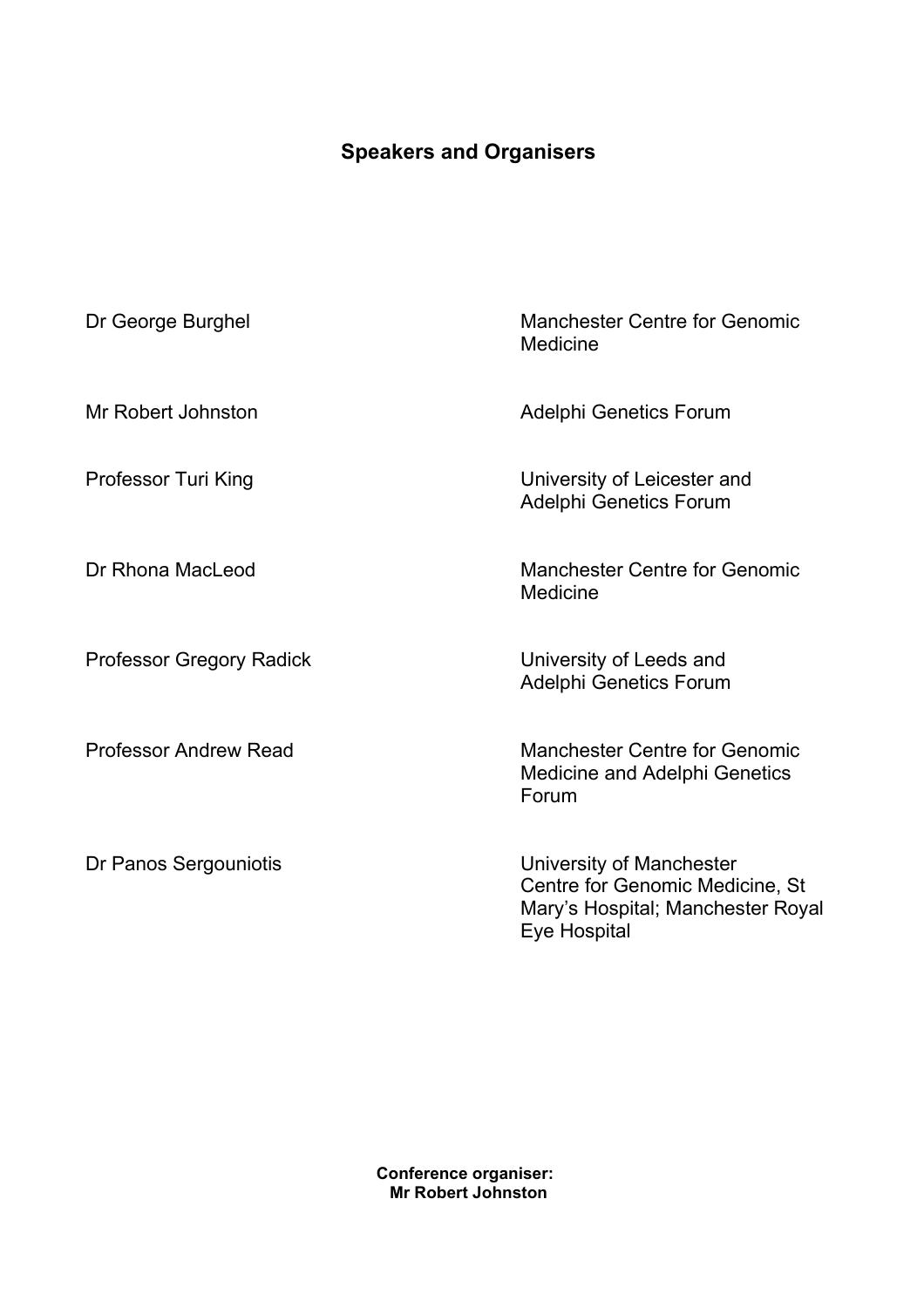#### **Recent Advances in Genetics a Fourth Teachers' Conference**

 **Coffee will be available from 9.30am**  10.00-10.10 *Welcome and Introduction*  Mr Robert Johnston 10.10-10.50 *Genome-Wide Association Studies and Polygenic Scores* Professor Andrew Read 10.50-11.20 **Coffee**  11.20-12.00 *Stem Cells and Their Applications* Dr Panos Sergouniotis 12.00-12.45 *Genetics and Ancestry* Professor Turi King 12.45-13.45 **LUNCH** 13.45-14.30 *Curriculum Reform in Introductory Genetics*  Professor Gregory Radick 14.30-15.10 *Precision Medicine* Dr George Burghel 15.10-15.50 *Careers in Genetics* Dr Rhona MacLeod

Mr Robert Johnston will Chair the proceedings